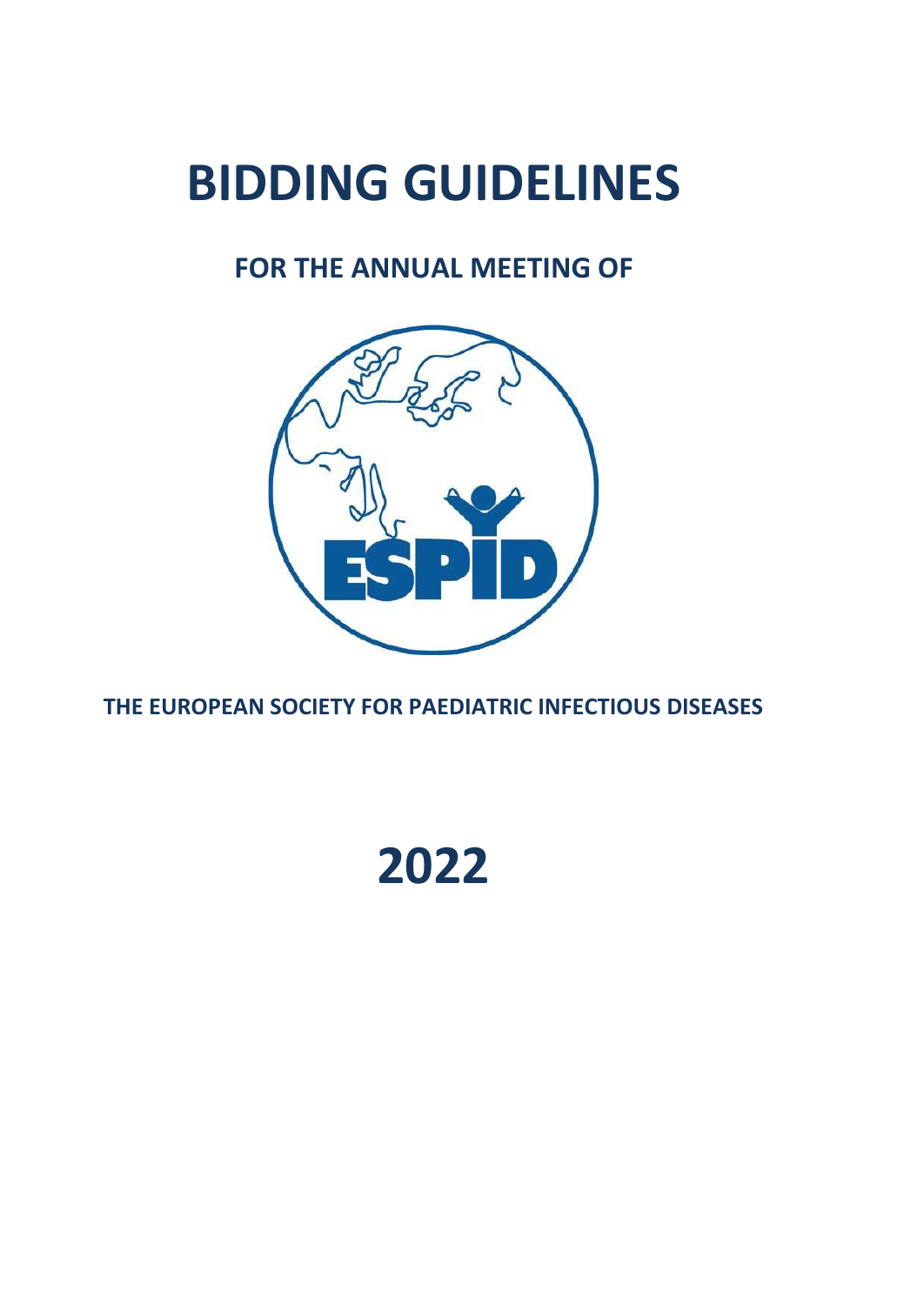# **1. INTRODUCTION**

The European Society for Paediatric Infectious Diseases (ESPID) exists to promote the exchange of scientific information among people who have special interest in the field of paediatric infectious diseases. The society does so in various ways including the organisation of regular scientific meetings as well as facilitating the formation of international study groups and networks, sponsoring educational courses, awarding grants, organising symposia at other international congresses, and through joint members' publications in the Pediatric Infectious Diseases Journal and other journals. ESPID holds its main meeting on an annual basis in different European countries.

## **1.1 Location**

The locations of recent and upcoming ESPID Meetings are as follows:

| 2000 Noordwijk, The Netherlands   | 2011 The Hague, The Netherlands |
|-----------------------------------|---------------------------------|
| 2001 Istanbul, Turkey             | 2012 Thessaloniki, Greece       |
| 2002 Vilnius, Lithuania           | 2013 Milan, Italy               |
| 2003 Giardini Naxos Sicily, Italy | 2014 Dublin, Ireland            |
| 2004 Tampere, Finland             | 2015 Leipzig, Germany           |
| 2005 Valencia, Spain              | 2016 Brighton, United Kingdom   |
| 2006 Basel, Switzerland           | 2017 Madrid, Spain              |
| 2007 Porto, Portugal              | 2018 Malmo, Sweden              |
| 2008 Graz, Austria                | 2019 Ljubljana, Slovenia        |
| 2009 Brussels, Belgium            | 2020 Rotterdam, The Netherlands |
| 2010 Nice, France                 | 2021 Geneva, Switzerland        |

#### **1.2 Season**

Usually during the month of **May** but can be earlier or later by agreement of the ESPID Board, considering climate and conflict with other congress(es) or meeting(s).

# **1.3 Number of participants**

Expected number of participants: 2,500-3,500.

#### **1.4 Accessibility requirements**

Bids should be from medium to large cities serviced by an international airport and having at least 2,000 hotel rooms in 3 and 4 star categories. Hotels should be within a 15-20 minute radius from the congress venue by public transportation.

# **2. GENERAL INFORMATION**

#### **2.1 Date**

May 2022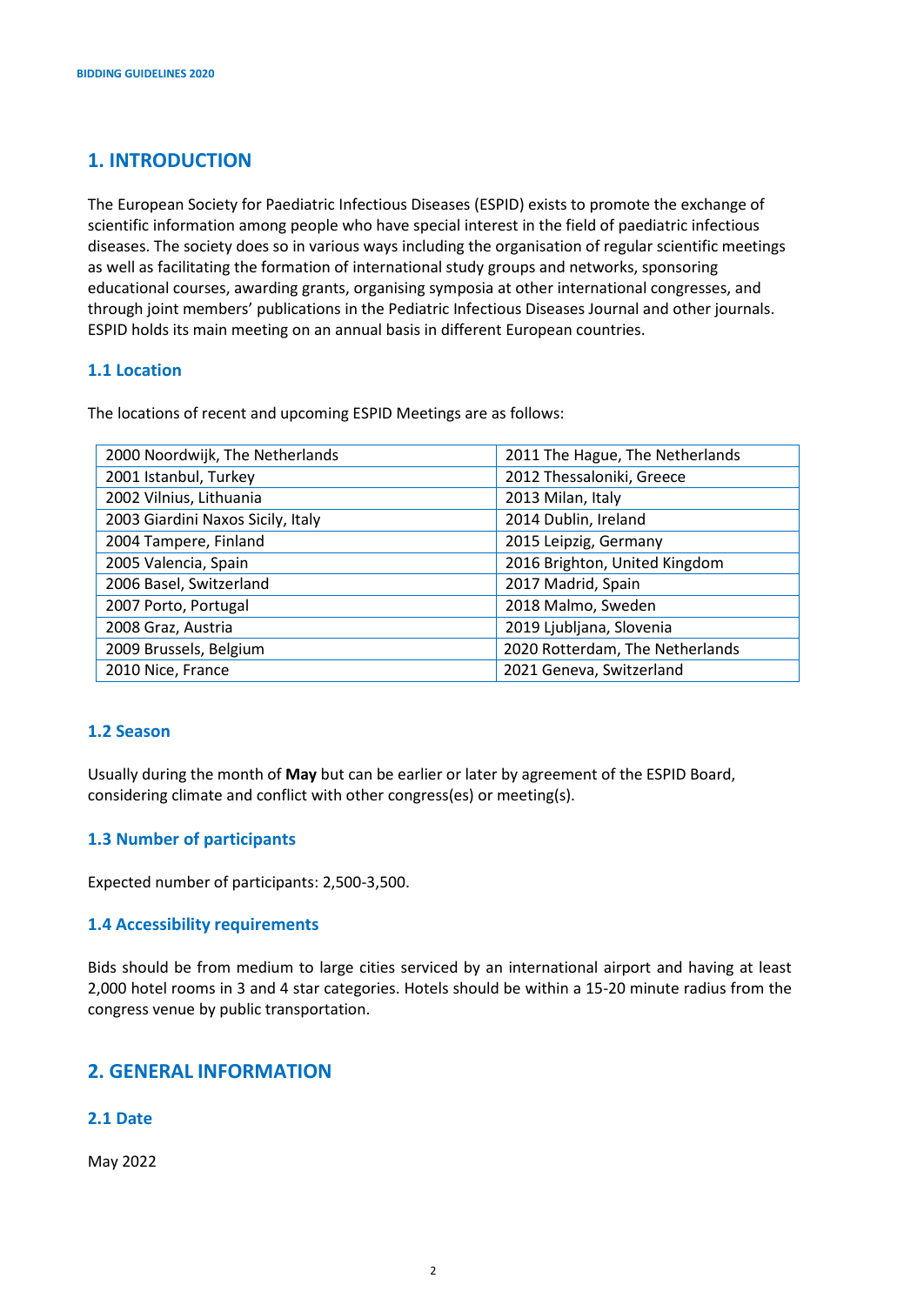# **2.2 Timetable**

*(subject to modification)*

#### **Monday**

- Registration opens
- Pre-Meeting Sponsored Symposia

#### **Tuesday**

- Set up of exhibition
- Morning pre-Meeting Sponsored Symposia
- Afternoon Opening Symposia and Ceremony
- Get Together Reception

#### **Wednesday**

- Meet the Professor Sessions
- All day sessions plenary oral and poster walks themed symposia
- ESPID Dinner

## **Thursday**

- Meet the Professor Sessions
- All day sessions plenary oral and poster walks themed symposia
- Off programme meetings
- Self-scheduled abstract meetings and presentations
- ESPID AGM
- Evening Networking Event

#### **Friday**

- Self-scheduled abstract meetings and presentations
- Morning sessions plenary oral and poster walks themed symposia
- Afternoon post-Meeting Sponsored Symposia

# **2.3 Congress Centre/Venue**

The Congress Centre must have the following minimum criteria with growth flexibility

- 1 plenary hall for minimum 1,500-2,000 participants (this hall can also be used for industry symposium)
- 3 parallel halls for 350-500 people
- 8 meeting rooms for 100-150 people
- 3 boardrooms for 30 people each
- Offices / Secretariat / Meeting rooms: 7minimum
- Approx 3,000 sqm for exhibition catering and electronic poster boards(gross).